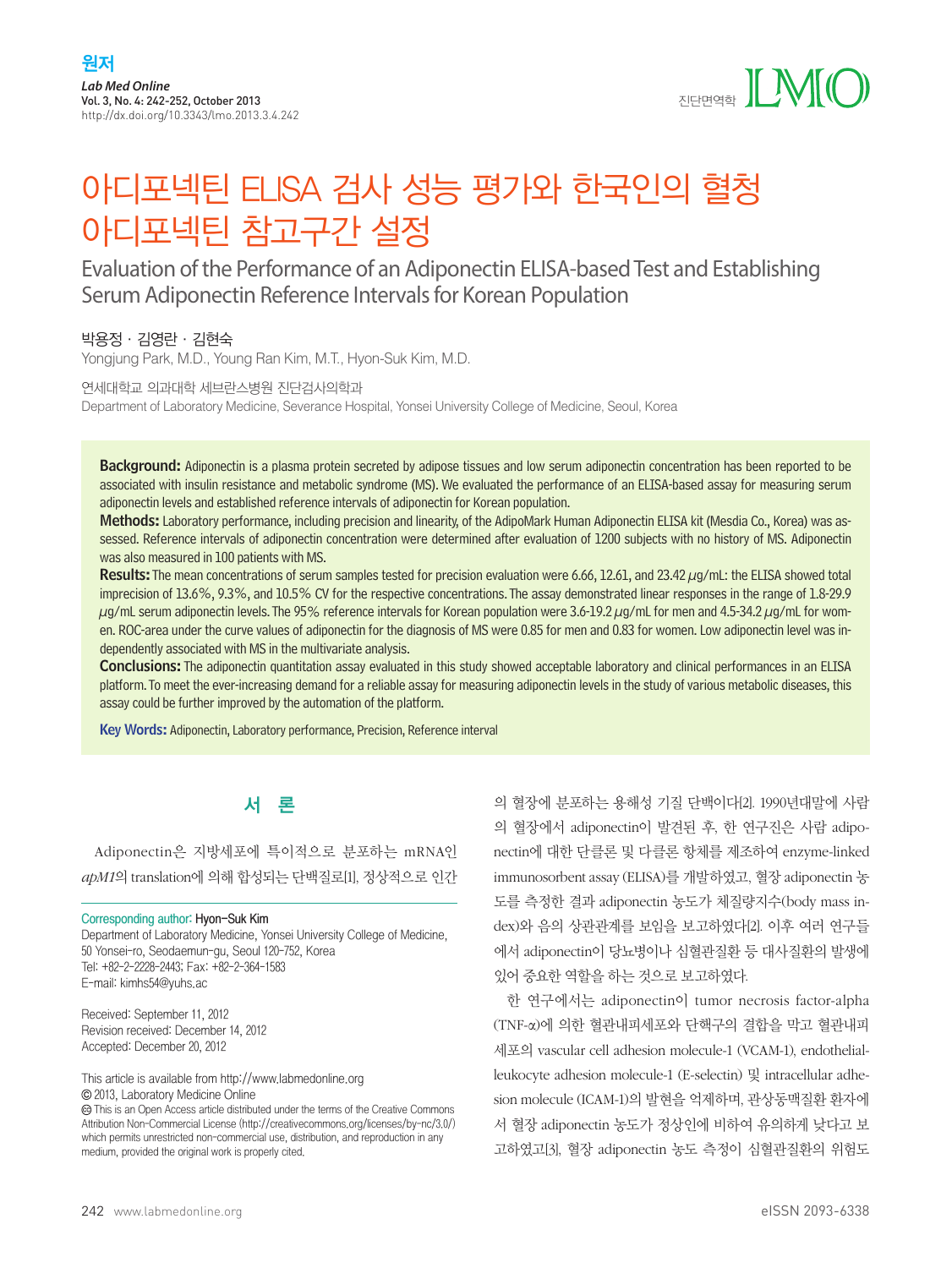평가에 도움이 될 것이라고 하였다[3]. 다른 연구에서는 내피세포 의 경계가 손상되는 경우 정상적으로 혈장에 존재하는 adiponectin이 혈관벽에 축적된다고 보고하여[4], adiponectin의 농도 감소 가 심혈관질환의 발생과 관련되어 있음이 알려졌다.

Adiponectin은 대식세포가 포말세포(foam cell)로 변형되는 것 을 막아 체내에 지방이 축적되는 것을 억제하는 것으로 알려져 있 다[5]. 여러 연구들에서 체질량지수, 혈청 중성지방 농도, 당뇨병이 나 심혈관질환의 유무가 혈장 adiponectin과 유의한 상관관계가 있고, 당뇨환자 및 정상인에서 체중을 감량하는 경우 혈장 adiponectin 농도가 유의하게 증가함을 보고하였다[6, 7]. 또한, 인종에 관계없이 2형 당뇨 및 비만이 혈장 adiponectin 농도 감소와 관련 되어 있음이 알려졌다[8]. rhesus 원숭이를 이용한 동물실험에서도 인슐린저항성이 증가할수록 혈장 adiponectin 농도가 감소하였다 [9]. 근래의 한 연구에서 adiponectin 농도와 체질량지수의 연관성 정도가 백인, 흑인, 동양인 등 인종에 따라 차이가 있으나, 인슐린 저항성의 지표 중 하나인 homeostasis model assessment of insulin resistance (HOMA-IR)과 adiponectin 농도 사이의 상관관계는 인종에 따른 차이가 없어, adiponectin과 같은 adipokine의 정상적 인 인종간 차이가 인종에 따른 평균적인 인슐린 저항성 차이를 설 명할 수 있을 것으로 보고하였다[10]. 따라서 인종에 관계없이 대 사증후군을 평가하기 위한 지표로서 adiponectin의 유용성이 보 고된 바 있다.

앞서 언급한 연구들에서 adiponectin이 비만, 인슐린저항성, 당 뇨, 심혈관질환 등의 발생과 연관되어 있음이 보고되면서, 이들 질 환을 포괄하는 대사증후군의 발생에 있어 adiponectin의 중요한 역할이 알려지고, 관련 연구들도 활발하게 이루어졌다. 나아가 adiponectin이 악성종양, 자가면역질환, 간에서의 탄수화물과 지질 대사, 염증과 패혈증 등 여러 가지 질병의 발생과 관련되어 있다고 보고되어 왔다[11-13]. 하지만, 현재까지 상용화된 검사시약이 많이 보급되지 않아 임상검사실에서 정규검사로 adiponectin 정량측정 을 많이 시행하지 않고 있는 실정이다. 본 연구에서는 국내에서 개 발된 adiponectin 측정용 ELISA의 기본적인 검사성능을 평가하고 대사증후군이 없는 한국인의 혈청 adiponectin 농도를 측정하여 한국인의 adiponectin 농도 참고구간을 제시하고자 하였다. 또한, 대사증후군에 이환된 대상자에서 혈청 adiponectin을 측정하여 대사증후군 진단을 위한 adiponectin의 임상적 유용성을 평가하 였다.

# 대상 및 방법

# 1. Adiponectin 측정

혈청 adiponectin 농도 측정을 위하여 AdipoMark Human Adi-

ponectin ELISA kit (Mesdia Co., Seoul, Korea)를 사용하였다. 이 시약은 샌드위치형 효소면역측정법 원리를 활용하여 혈청 또는 혈 장 adiponectin 농도를 측정한다. Adiponectin 특이 마우스 단클 론 항체가 부착된 96-well microplate에 5가지 농도의 표준물질, blank, 양성 및 음성 대조물질과 함께 100배로 희석한 혈청 검체를 첨가하여 2시간 동안 반응시키고 세척 후, biotin이 부착된 2차 항 체를 첨가 후 다시 2시간 배양하였다. 세척 후, streptavidin과 함께 horse-radish peroxidase가 부착된 conjugate 용액을 첨가하여 30 분간 반응시키고 세척한 후, 발색시약을 첨가하고 20분 후 450 nm 에서 흡광도를 측정하였다. 다섯 가지 농도의 표준물질 및 blank 물질에서 측정한 흡광도를 이용하여 표준곡선을 도출한 뒤 각 검 체에서 측정한 흡광도를 adiponectin 농도(μg/mL)로 환산하였다.

# 2. 정밀도 평가

CLSI document EP4-A2 guideline을 참고하여 정밀도를 평가하 였다. 3가지 adiponectin 농도의 혈청 검체를 각각 1일 1회 검사 당 8번 반복하여 10일간 측정하고, 각 농도당 80회 측정한 후 총 비정 밀도(total imprecision), 검사 내 비정밀도(intra-assay imprecision, repeatability) 및 검사 간 비정밀도(inter-assay imprecision)를 계산 하였다.

## 3. 직선성 평가

CLSI document EP6-A에 따라 직선성을 평가하였다. Adiponectin 고농도 및 저농도 혈청 검체를 1:0, 3:1, 1:1, 1:3, 0:1의 비율로 각 각 혼합하여 5가지 농도의 혈청을 제조한 후, 각 검체를 4회 반복 측정하고 예상 농도와 측정된 농도를 선형회귀 분석을 통해 비교 하여 직선성이 유지되는 구간을 평가하였다. 직선성의 정도는 회 귀식의 결정계수(*R2* )로 제시하였다.

### 4. 참고구간 설정

혈청 adiponectin의 참고구간 설정 및 건강한 정상인과 대사증 후군 환자와의 비교를 위하여 세브란스병원 연구심의위원회(Institutional Review Board)의 승인을 받은 후, 건강한 한국인과 대사 증후군에 이환된 한국인을 대상으로 하였다.

2006년 9월부터 2011년 12월까지 세브란스 건강검진센터에 내 원하여 건강검진을 받은 건강한 한국인으로부터 건강검진 완료 후 잔여 혈청 검체를 수집하였다. 수집된 검체는 개인신상정보를 폐기하고 바코드로 검체의 식별정보를 부여한 후 -70℃ 이하로 냉 동 보관하였으며, 이 중 대사증후군이 없는 대상자로부터 수집한 혈청을 20, 30, 40, 50, 60대 남, 여 각각 120개씩 총 1,200개를 선정 하여 adiponectin 농도를 측정하였다. 검사 시약의 생산 lot 번호에 따른 검사결과의 차이를 방지하기 위하여 전체 측정 과정 동안 동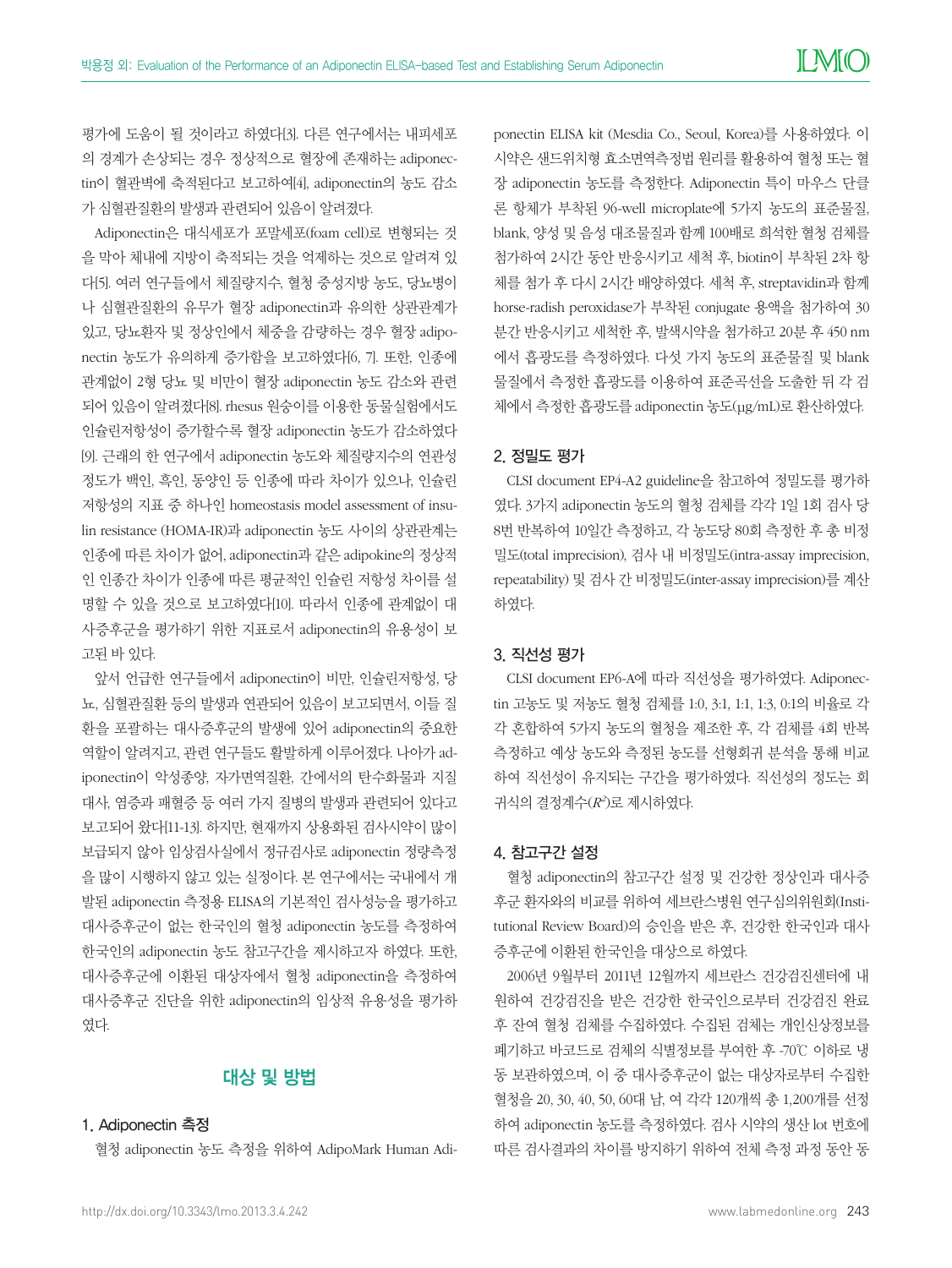일 lot 번호의 시약만을 사용하였으며, ELISA 진행 과정 중 검사 batch에 따른 차이를 최소화하기 위하여 각 batch마다 성별 및 연 령대 별 대상 검체를 무작위로 배정하여 각 연령대 및 성별에 따른 대상군 검체가 하나의 검사 batch에 편중되지 않도록 하였다.

개정된 National Cholesterol Education Program Adult Treatment Panel III (NCEP ATP-III)의 기준을 다음과 같이 한국인에 맞 게 변형 후 적용하여 대사증후군이 있는 대상자는 배제하였다: 복 부비만: 남 ≥90 cm, 여 ≥85 cm; 중성지방 ≥ 150 mg/dL; 고밀도 콜레스테롤 남자 <40 mg/dL, 여자 <50 mg/dL; 혈압 ≥130/85 mmHg 또는 항고혈압약물 복용; 공복혈당 ≥100 mg/dL 또는 당 뇨병 약물 복용의 5가지 항목 중 3가지 이상에 해당하는 경우 대 사증후군으로 진단하고 참고구간 설정을 위한 검체에서 제외하였 다. 검체를 대상자의 연령구간 및 성별에 따라 나누어 각 대상군의 adiponectin 농도 분포를 Kolmogorov Smirnov 시험을 이용하여 분석한 후, adiponectin 농도가 정규분포에 따르지 않음을 확인하 고, 2.5 및 97.5 백분위수를 산출하여 95% 참고구간을 설정하였다. 건강검진 수검 시 측정한 혈압, 허리둘레, 체질량지수, 공복혈당, 중성지방 및 고밀도 콜레스테롤 농도를 함께 분석하였다.

#### 5. 대사증후군에서의 adiponectin 농도

참고구간 설정을 위한 검체 수집과 동일하게 같은 기간 동안 세 브란스 건강검진센터에 내원하여 건강검진을 받은 대상자 중 상기 진단기준에 따라 대사증후군으로 진단된 남녀 각각 50명으로부터 혈청을 수집하여 동일한 방법으로 adiponectin 농도를 측정하였 다. 건강검진 결과 중 혈압, 허리둘레, 체질량지수, 공복혈당, 중성 지방 및 고밀도콜레스테롤 농도를 함께 수집하였다.

# 6. 통계분석

통계분석에는 Analyse-it Method Evaluation Edition version 2.27 software (Analyse-it Software Ltd., City West Business Park, Leeds, UK)와 PASW statistics 18.0 (SPSS Inc., Chicago, IL, USA)을 사용하였다. 대상군 간 연속변수의 차이를 비교하기 위하여 두 군 간의 비교에는 Mann Whitney U 시험을, 세 군 이상 간의 비교에는 Kruskal Wallis 시험을 사용하였다. Kruskal Wallis 시험에는 다중 비교 시 발생하는 제1종 통계오류를 보정하기 위하여 Bonferroni

교정법을 적용하였다. 참고구간 설정을 위한 대상군의 adiponectin 농도 분포는 Kolmogorov Smirnov 시험을 이용하여 분석하였 다. 변수들 간의 상관성을 분석하기 위하여 Spearman's rank 시험 을 이용하여 상관계수(*r*)를 계산하였다. 대사증후군 감별을 위한 혈청 adiponectin의 진단성능을 평가하기 위하여 상대수행능곡선 (receiver operating characteristics curve, ROC) 분석으로 곡선하 면적(area under the curve, AUC)을 구하였다. 다변량 분석을 위하 여 대사증후군의 유무를 종속변수로, 혈압, 허리둘레, 체질량지수, 공복혈당, 중성지방, 고밀도 콜레스테롤 및 adiponectin 농도를 독 립변수로 하여 이분형 로지스틱 회귀분석을 시행하였으며, 유의한 독립변수의 선별을 위하여 각 변수의 likelihood ratio 순서에 따른 전방 단계별 분석을 적용하였다. 모든 통계 분석 결과는 *P*-value 0.05 미만인 경우 유의한 것으로 간주하였다.

# 결 과

#### 1. AdipoMark ELISA 검사의 정밀도

3종류 검체(저농도, 중간농도, 고농도)의 평균 adiponectin 농도 는 각각 6.66, 12.61 및 23.42 μg/mL 이었고 검사 내 비정밀도는 변 이계수(coefficient of variation, CV)가 각각 9.6%, 5.5% 및 6.8%이 었다(Table 1). 해당 농도에 대한 AdipoMark ELISA 검사의 검사 간 비정밀도는 각각 변이계수 9.5%, 7.5% 및 8.1%였으며, 총 비정밀도 는 각각 변이계수 13.6%, 9.3%, 10.5%이었다(Table 1) .

#### 2. AdipoMark ELISA 검사의 직선성

5가지 adiponectin 농도의 혈청을 4회 반복 측정한 결과를 예상 농도와 비교하여 선형회귀 분석을 하였다. Adiponectin 농도가 1.8-29.9 μg/mL인 구간에서 직선성이 유지되었으며, y를 측정된 농 도로, x를 예상 농도로 하여 분석한 선형회귀식은 y =0.972x-0.283였고 이때 결정계수 *R2*은 0.9940이었다(Fig. 1).

#### 3. 혈청 adiponectin 참고구간

참고구간 설정을 위한 대상군의 특성을 Table 2에 요약하였다. 체질량지수, 허리둘레, 혈압, 공복혈당, 중성지방 및 고밀도 콜레스 테롤 농도, adiponectin 농도 등 모든 항목이 남녀 간에 차이가 있

Table 1. Precision performance of the AdipoMark ELISA for measuring serum adiponectin levels during a 10-day evaluation period

| Level  | N  | Mean $(\mu g/mL)$ | Intra-assay imprecision |         | Inter-assay imprecision |         | Total imprecision  |         |
|--------|----|-------------------|-------------------------|---------|-------------------------|---------|--------------------|---------|
|        |    |                   | $SD$ ( $\mu$ g/mL)      | CV(9/0) | $SD$ ( $\mu$ g/mL)      | CV(9/0) | $SD$ ( $\mu$ g/mL) | CV(9/0) |
| Low    | 80 | 6.66              | 0.64                    | 9.60    | 0.64                    | 9.54    | 0.90               | 13.60   |
| Middle | 80 | 12.61             | 0.69                    | 5.50    | 0.95                    | 7.53    | 1.18               | 9.30    |
| High   | 80 | 23.42             | 1.59                    | 6.80    | 1.89                    | 8.05    | 2.47               | 10.50   |

Abbreviations: ELISA, enzyme-linked immunosorbent assay; SD, standard deviation; CV, coefficient of variation.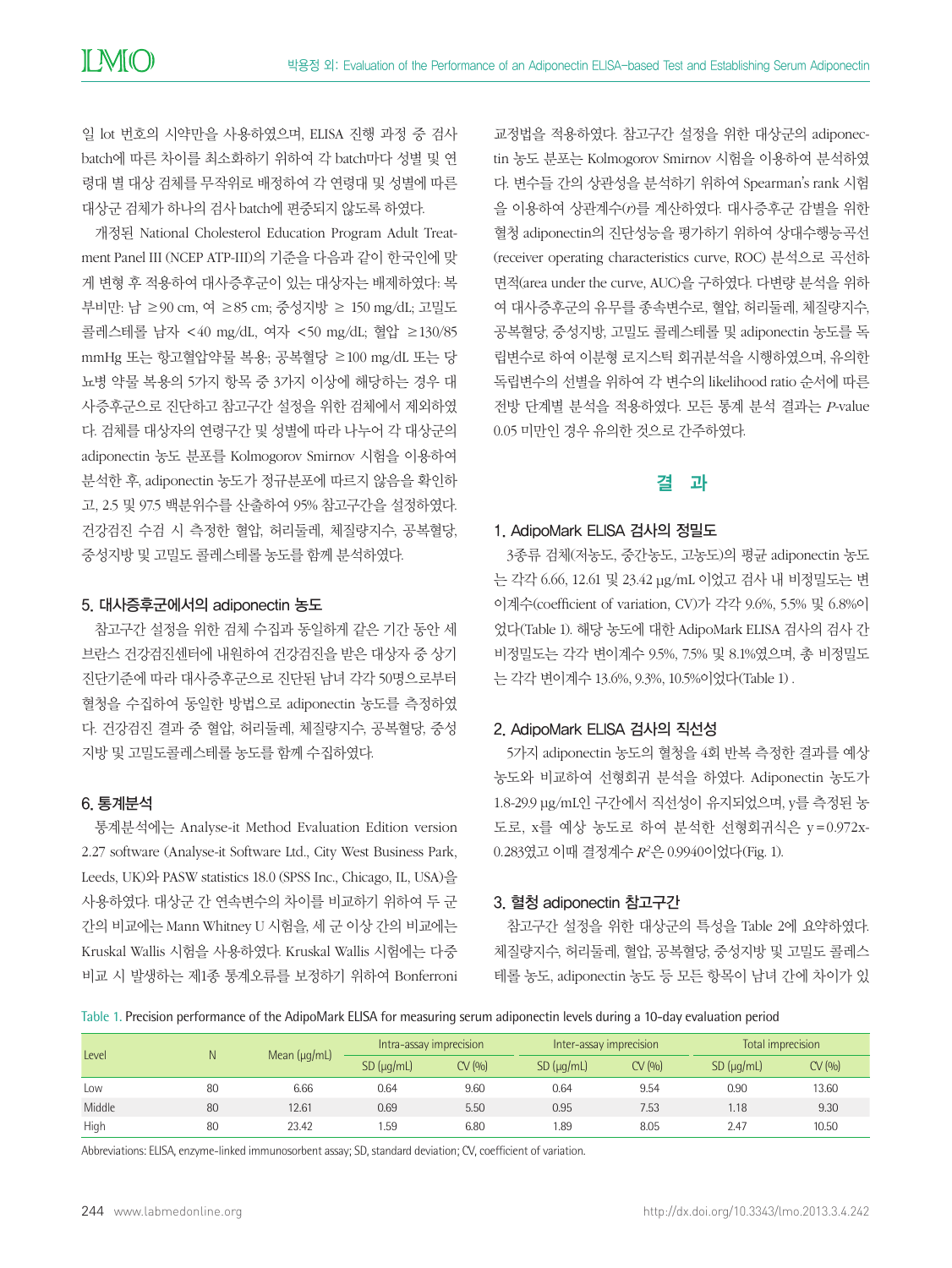

Fig. 1. Determination of the linear relationship between the serum adiponectin levels by using AdipoMark Human Adiponectin ELISA kit.

었으며, 남자에서는 허리둘레 및 공복혈당, 여자에서는 모든 항목 이 연령대별 대상군에 따라 차이가 있었다 .

연령 및 성별에 따른 adiponectin 농도의 분포 및 차이는 Fig. 2 에 나타내었다. 혈청 adiponectin 농도는 여자에서 더 높았으며, 남 자의 경우 연령에 따라 유의한 차이가 없었으나, 여자에서는 다른 연령에 비하여 40대에서 adiponectin 농도가 낮았다 .

연령 및 성별에 따른 adiponectin의 참고구간은 Table 3에 정리 하였다. 정규분포와의 차이를 의미하는 Kolmogorov Smirnov D 값이 20대 여성을 제외한 모든 연령대 및 성별 별 대상군에서 통계 적으로 유의하여 정상인의 혈청 adiponectin 농도 분포가 정규분 포에 따르지 않음을 확인하였고, 왜도(skewness) 및 첨도(kurtosis)가 양의 값으로 정상인의 adiponectin 농도는 정규분포에 비하 여 낮은 농도에 편중되어 분포하였으므로, 이에 따라 95% 참고구 간을 2.5-97.5 백분위수로 계산하였다. 남자는 전체 연령대 대상군 에서 95% 참고구간이 3.6-19.2 μg/mL였으며, 여자의 경우 전체 연 령대에서 4.5-34.2 μg/mL로 남자에 비하여 높았다. 한편, 참고구간 설정을 위한 14회의 ELISA 검사 간 비정밀도는 평균 adiponectin 농도 1.94 μg/mL인 음성대조 물질에 대하여 변이계수 12.4%, 표준 편차 0.24 μg/mL였고, 평균 농도 15.28 μg/mL인 양성대조 물질에 대하여 변이계수 4.0%, 표준편차 6.16 μg/mL이었다 .

# 4. Adiponectin 농도와 다른 변수들 간의 상관성

전체 1,200명의 건강한 한국인에서 혈청 adiponectin 농도는 체 질량지수(*r* =-0.3940) 및 허리둘레(*r* =-0.4595)와 중등도의 음의 상 관관계를 나타내었다(Table 4). 또한, 혈압, 공복혈당 및 중성지방

농도와도 약한 음의 상관관계를 보였다. 반면, adiponectin 농도와 고밀도 콜레스테롤 수치 사이에는 중등도의 양의 상관관계가 관 찰되었다(r=0.4132). 성별 및 연령 별로 adiponectin 농도와 다른 지표 간의 상관성을 분석한 경우에도, 대부분의 대상군에서 adiponectin 농도가 체질량지수 및 허리둘레와 유의한 음의 상관관계 를 보였으나, 수축기 및 이완기 혈압과 공복혈당은 adiponectin 농 도와 유의한 상관관계가 없었다. 또한, 중성지방과 고밀도콜레스 테롤 수치는 남자의 경우 20-40대 대상군에서 adiponectin 농도와 유의한 상관관계를 보인 반면, 여자에서는 40대 이상에서 상관관 계를 보였다.

#### 5. 대사증후군 진단을 위한 adiponectin의 임상적 유용성

남녀 각각 50명의 대사증후군 환자군의 나이는 남자군 중위수 43.5세(1-3사분위수 35.0-50.1세) 및 여자군 중위수 54.5세(1-3사분 위수 46.9-61.0세)로 남자 환자군의 경우 정상인 남자군의 나이 (N=600, 중위수 43.5세, 1-3사분위수 32.0-57.0세)와 차이가 없었 으나(*P* =0.9916), 여자 환자군은 정상인 여자군(N=600, 중위수 45.0세, 1-3사분위수 32.0-57.0세)에 비하여 고령이었다(*P* < 0.0001). 혈청 adiponectin은 남녀 모두 대사증후군 환자군(남, N= 50, 중위수 4.56 μg/mL, 1-3사분위수 3.51-6.09 μg/mL; 여, N=50, 중위수 6.29 μg/mL, 1-3사분위수 4.15-9.25 μg/mL; 전체, N=100, 중위수 5.31 μg/mL, 1-3사분위수 3.72-7.41 μg/mL)에서 정상인(남, N=600, 중위수 8.21 μg/mL, 1-3사분위수 6.18-10.97 μg/mL; 여, N=600, 중위수 13.38 μg/mL, 1-3사분위수 9.26-18.86 μg/mL; 전 체, N=1200, 중위수 10.20 μg/mL, 1-3사분위수 7.31-15.03 μg/mL) 에 비하여 유의하게 낮았다(*P*<0.0001).

남녀 각각 50명의 대사증후군 환자와 남녀 각각 600명의 정상인 을 비교 분석한 결과, 대사증후군 진단을 위한 adiponectin의 ROC-AUC는 남자의 경우 0.85 (95% 신뢰구간 0.79-0.90, *P*<0.0001), 여자 의 경우 0.83 (95% 신뢰구간 0.77-0.89, *P*<0.0001)이었으며, 두 AUC 값 간에는 유의한 차이가 없었다(*P* =0.7805). 남녀 전체를 대 상으로 분석하는 경우의 AUC는 0.82 (95% 신뢰구간 0.77-0.86, *P*<0.0001)였다. Youden index에 따라 대사증후군 진단에 대한 민감도와 특이도의 합이 최대인 절단값 adiponectin 농도를 산출 한 결과, 남자의 경우 최적의 절단값이 6.59 μg/mL, 여자는 9.27 μ g/mL였으며, 이때의 민감도와 특이도는 각각 남자 86.0% (95% 신 뢰구간 73.3%-94.2%) 및 70.5% (95% 신뢰구간 66.7%-74.1%), 여자 78.0% (95% 신뢰구간 64.0%-88.5%) 및 75.0% (95% 신뢰구간 71.3%-78.4%)였다. 추가로, 정상인 남자의 adiponectin 2.5백분위 수 참고치인 3.6 μg/mL를 남자 대상군에 대한 절단값으로 적용하 는 경우, 대사증후군 진단에 대한 민감도는 28.0% (95% 신뢰구간 16.2%-42.5%)로 낮았으며, 이때 특이도는 참고구간 산출에 사용한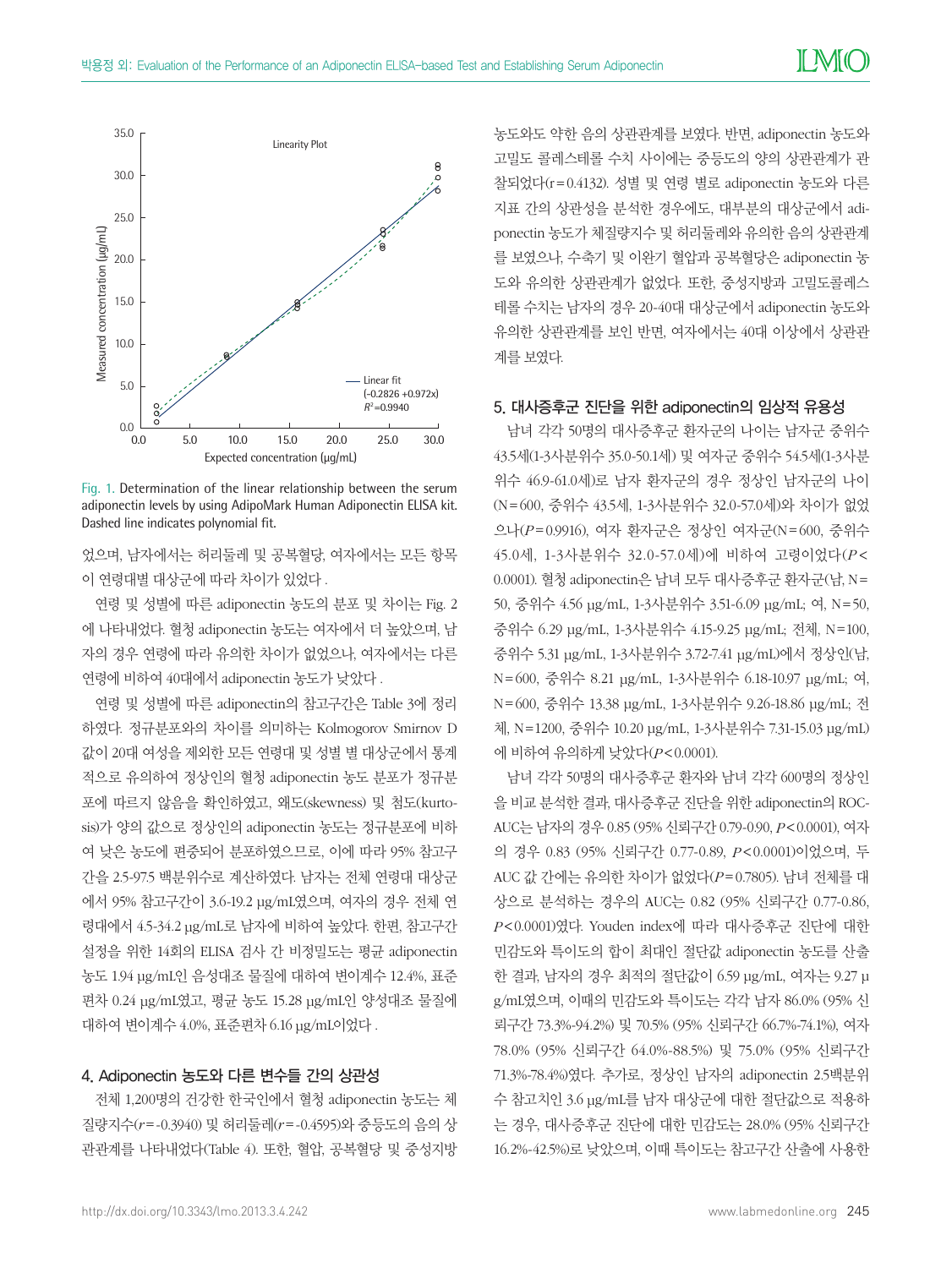# Table 2. Characteristics of Korean subjects (N=1,200) for the establishment of reference intervals

| Characteristics     | Age group (yr)*         | Male $(N = 600)$       | Female $(N = 600)$     | $P$ -value <sup>+</sup> | All $(N = 1,200)$      |
|---------------------|-------------------------|------------------------|------------------------|-------------------------|------------------------|
| BMI $(kg/m2)$       | 20 to 29                | 23.6 (21.3 to 25.7)    | 20.0 (18.7 to 21.4)    | < 0.0001                | 21.3 (19.6 to 24.2)    |
|                     | 30 to 39                | 23.7 (22.3 to 26.1)    | 20.8 (19.3 to 22.2)    | < 0.0001                | 22.3 (20.4 to 24.5)    |
|                     | 40 to 49                | 24.0 (22.2 to 25.2)    | 21.8 (20.3 to 24.1)    | < 0.0001                | 22.9 (21.0 to 24.9)    |
|                     | 50 to 59                | 24.2 (22.6 to 25.9)    | 22.8 (20.4 to 24.3)    | < 0.0001                | 23.5 (21.6 to 25.5)    |
|                     | 60 to 69                | 23.8 (22.5 to 25.3)    | 23.2 (22.1 to 24.9)    | 0.0991                  | 23.7 (22.2 to 25.1)    |
|                     | All                     | 23.9 (22.2 to 25.6)    | 21.6 (19.9 to 23.9)    | < 0.0001                | 22.9 (20.8 to 24.9)    |
|                     | $P$ -value <sup>+</sup> | 0.4663                 | < 0.0001               |                         | < 0.0001               |
| WC (cm)             | 20 to 29                | 83.0 (75.0 to 88.6)    | 69.0 (66.0 to 74.0)    | < 0.0001                | 75.0 (69.0 to 83.6)    |
|                     | 30 to 39                | 83.0 (78.0 to 87.6)    | 70.0 (67.0 to 76.0)    | < 0.0001                | 78.0 (70.0 to 85.0)    |
|                     | 40 to 49                | 84.0 (81.0 to 88.0)    | 74.0 (70.0 to 78.0)    | < 0.0001                | 80.0 (73.0 to 85.0)    |
|                     | 50 to 59                | 85.0 (82.0 to 90.0)    | 77.0 (72.0 to 83.0)    | < 0.0001                | 82.0 (75.4 to 87.0)    |
|                     | 60 to 69                | 86.0 (82.0 to 90.0)    | 80.0 (75.0 to 84.0)    | < 0.0001                | 83.0 (78.0 to 88.0)    |
|                     | All                     | 84.0 (80.0 to 89.0)    | 74.0 (69.0 to 80.0)    | < 0.0001                | 80.0 (73.0 to 86.0)    |
|                     | $P$ -value <sup>+</sup> | 0.0012                 | < 0.0001               |                         | < 0.0001               |
| SBP (mmHg)          | 20 to 29                | 120.0 (115.0 to 124.0) | 108.0 (102.4 to 112.0) | < 0.0001                | 114.0 (106.4 to 120.0) |
|                     | 30 to 39                | 120.0 (113.0 to 126.0) | 106.5 (102.0 to 111.6) | < 0.0001                | 112.0 (105.0 to 121.6) |
|                     | 40 to 49                | 118.0 (111.0 to 123.6) | 110.0 (103.0 to 117.6) | < 0.0001                | 115.0 (106.0 to 121.6) |
|                     | 50 to 59                | 119.0 (112.0 to 124.6) | 115.0 (107.4 to 123.0) | 0.0109                  | 117.0 (110.0 to 124.0) |
|                     | 60 to 69                | 121.0 (113.4 to 131.0) | 122.0 (113.0 to 130.0) | 0.9148                  | 121.5 (113.0 to 130.6) |
|                     | All                     | 119.0 (113.0 to 126.0) | 111.0 (104.0 to 120.0) | < 0.0001                | 116.0 (108.0 to 123.0) |
|                     | $P$ -value <sup>+</sup> | 0.1000                 | < 0.0001               |                         | < 0.0001               |
| DBP (mmHq)          | 20 to 29                | 78.5 (73.4 to 83.6)    | 73.0 (67.0 to 77.6)    | < 0.0001                | 76.0 (70.0 to 80.0)    |
|                     | 30 to 39                | 79.0 (73.4 to 85.0)    | 69.0 (65.0 to 75.6)    | < 0.0001                | 74.0 (67.4 to 81.0)    |
|                     | 40 to 49                | 79.0 (71.4 to 85.6)    | 74.0 (68.0 to 80.0)    | < 0.0001                | 77.0 (70.0 to 82.0)    |
|                     | 50 to 59                | 79.0 (74.4 to 85.6)    | 76.0 (69.0 to 82.0)    | 0.0014                  | 78.0 (70.0 to 84.0)    |
|                     | 60 to 69                | 81.0 (73.0 to 87.6)    | 77.0 (72.0 to 84.0)    | 0.0298                  | 79.0 (72.4 to 85.0)    |
|                     | All                     | 79.0 (73.0 to 85.0)    | 74.0 (68.0 to 80.0)    | < 0.0001                | 77.0 (70.0 to 83.0)    |
|                     | $P$ -value <sup>+</sup> | 0.6645                 | < 0.0001               |                         | < 0.0001               |
| FBG (mg/dL)         | 20 to 29                | 85.0 (80.4 to 88.0)    | 82.0 (78.0 to 86.0)    | 0.0009                  | 83.0 (79.0 to 87.0)    |
|                     | 30 to 39                | 86.0 (81.0 to 92.6)    | 83.0 (78.0 to 90.0)    | 0.0059                  | 85.0 (80.0 to 91.0)    |
|                     | 40 to 49                | 89.0 (83.4 to 97.0)    | 85.0 (80.0 to 90.0)    | < 0.0001                | 87.0 (82.0 to 95.0)    |
|                     | 50 to 59                | 91.0 (85.4 to 98.0)    | 87.0 (82.0 to 92.6)    | < 0.0001                | 89.0 (83.0 to 95.0)    |
|                     | 60 to 69                | 94.0 (86.4 to 100.6)   | 90.0 (84.0 to 94.0)    | 0.0019                  | 91.0 (85.0 to 98.0)    |
|                     | All                     | 88.5 (83.0 to 96.0)    | 85.0 (80.0 to 91.0)    | < 0.0001                | 87.0 (82.0 to 94.0)    |
|                     | $P$ -value <sup>+</sup> | < 0.0001               | < 0.0001               |                         | < 0.0001               |
| TG (mg/dL)          | 20 to 29                | 90.0 (74.0 to 128.6)   | 72.0 (55.0 to 88.2)    | < 0.0001                | 80.0 (63.4 to 113.0)   |
|                     | 30 to 39                | 112.0 (79.8 to 145.0)  | 69.0 (58.0 to 92.6)    | < 0.0001                | 87.5 (63.0 to 124.0)   |
|                     | 40 to 49                | 110.5 (81.4 to 144.6)  | 79.0 (57.4 to 101.6)   | < 0.0001                | 89.0 (71.0 to 125.6)   |
|                     | 50 to 59                | 107.5 (83.0 to 143.6)  | 95.0 (68.0 to 128.0)   | 0.0220                  | 101.0 (74.0 to 136.0)  |
|                     | 60 to 69                | 99.5 (73.0 to 138.8)   | 101.0 (75.4 to 133.6)  | 0.8075                  | 100.0 (75.0 to 135.0)  |
|                     | All                     | 103.0 (78.0 to 141.0)  | 80.0 (60.4 to 109.6)   | < 0.0001                | 90.5 (68.0 to 127.0)   |
|                     | $P$ -value <sup>+</sup> | 0.0618                 | < 0.0001               |                         | < 0.0001               |
| HDL (mg/dL)         | 20 to 29                | 50.5 (46.0 to 59.6)    | 63.5 (57.0 to 75.6)    | < 0.0001                | 58.0 (49.0 to 66.0)    |
|                     | 30 to 39                | 49.5 (44.0 to 55.0)    | 61.0 (54.4 to 71.0)    | < 0.0001                | 55.0 (47.0 to 64.0)    |
|                     | 40 to 49                | 51.5 (44.0 to 58.6)    | 58.0 (49.4 to 68.0)    | < 0.0001                | 54.0 (46.0 to 64.0)    |
|                     | 50 to 59                | 50.0 (43.0 to 57.6)    | 58.0 (52.0 to 66.0)    | < 0.0001                | 54.0 (47.0 to 64.0)    |
|                     | 60 to 69                | 49.0 (43.0 to 56.6)    | 55.0 (49.0 to 63.6)    | 0.0001                  | 52.0 (46.0 to 59.0)    |
|                     | All                     | 50.0 (44.0 to 57.6)    | 59.0 (52.0 to 69.0)    | < 0.0001                | 55.0 (47.0 to 64.0)    |
|                     | $P$ -value <sup>+</sup> | 0.2476                 | < 0.0001               |                         | < 0.0001               |
| Adiponectin (µg/mL) | 20 to 29                | 8.2 (6.0 to 11.3)      | 14.2 (9.1 to 18.4)     | < 0.0001                | 10.4 (7.4 to 14.8)     |
|                     | 30 to 39                | 8.4 (6.5 to 11.1)      | 16.7 (11.9 to 22.5)    | < 0.0001                | 11.3 (7.6 to 17.1)     |
|                     | 40 to 49                | $8.9$ (6.6 to 13.1)    | $9.6$ (7.4 to 14.8)    | 0.0616                  | $9.3$ (6.9 to 13.9)    |
|                     | 50 to 59                | 7.6 (5.9 to 9.7)       | 13.7 (10.1 to 19.3)    | < 0.0001                | 9.9 (6.9 to 14.6)      |
|                     | 60 to 69                | 8.1 (6.4 to 10.6)      | 13.3 (10.0 to 18.1)    | < 0.0001                | 10.3 (7.5 to 15.3)     |
|                     | All                     | 8.2 (6.2 to 11.0)      | 13.4 (9.3 to 18.9)     | < 0.0001                | 10.2 (7.3 to 15.0)     |
|                     | $P$ -value <sup>+</sup> | 0.0563                 | < 0.0001               |                         | 0.0113                 |

\*N=120 for the respective age and sex groups; † Men vs. women (*P*-values were calculated by Mann Whitney U test.); ‡ *P*-value for the difference among the age groups was calculated by Kruskal-Wallis test with Bonferroni correction to compensate alpha-statistical error from multiple comparisons.

Abbreviations: BMI, body mass index; WC, waist circumference; SBP, systolic blood pressure; DBP, diastolic blood pressure; FBG, fasting blood glucose; TG, triglyceride; HDL, high-density lipoprotein cholesterol.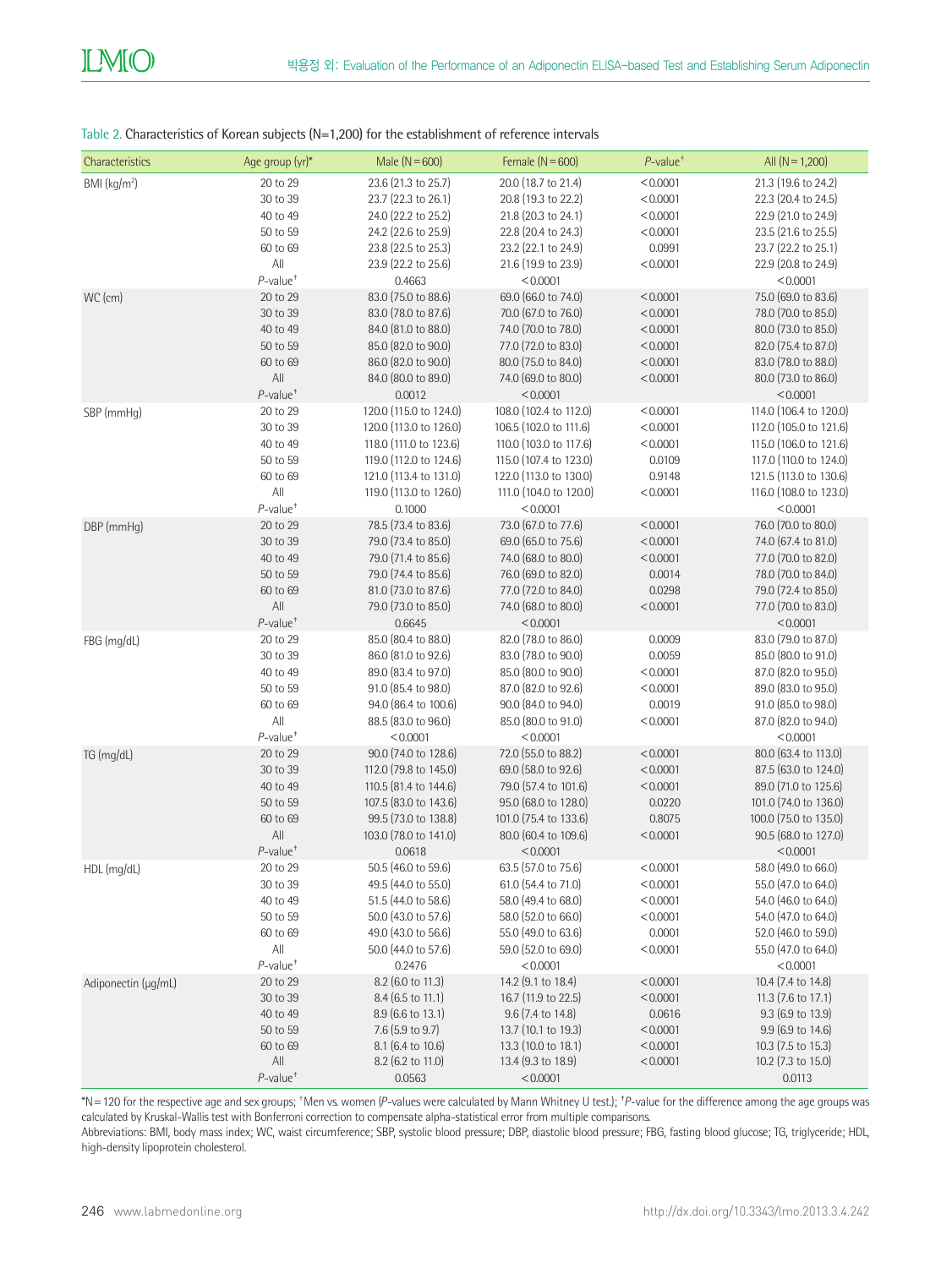

Fig. 2. Distribution of serum adiponectin levels according to the age and sex of the subjects without metabolic syndrome. Serum adiponectin levels were higher in women than in men. Age-related variation in adiponectin levels was only observed in female subjects. *P*-values were calculated by Mann Whitney U test or Kruskal-Wallis test. The upper and lower ends of the boxes and box inner lines correspond to the upper and lower quartiles and median values, respectively. Whiskers denote the minimum and maximum values, and the circles indicate individual values.

Table 3. Reference intervals of serum adiponectin levels in the groups classified according to age and sex

| <b>Sex</b> |          | $\mathsf{N}$ | 95% reference interval (µg/mL) |                       | Distribution of adiponectin levels |          |                      |            |
|------------|----------|--------------|--------------------------------|-----------------------|------------------------------------|----------|----------------------|------------|
|            | Age (yr) |              | 2.5 percentile (CI)*           | 97.5 percentile (CI)* | <b>Skewness</b>                    | Kurtosis | Kolmogorov-Smirnov D | $P$ -value |
| Male       | 20 to 29 | 120          | 3.9 (2.5 to 4.4)               | 17.9 (15.8 to 21.1)   | 0.85                               | 3.38     | 0.10                 | 0.0086     |
|            | 30 to 39 | 120          | 4.1 $(2.5 \text{ to } 4.5)$    | 15.8 (13.9 to 22.8)   | 1.00                               | 4.98     | 0.09                 | 0.0258     |
|            | 40 to 49 | 120          | $3.5(0.0 \text{ to } 4.3)$     | 20.3 (17.8 to 21.0)   | 0.52                               | 2.68     | 0.10                 | 0.0041     |
|            | 50 to 59 | 120          | $3.6(1.2 \text{ to } 4.2)$     | 19.5 (13.6 to 21.0)   | 1.37                               | 5.45     | 0.11                 | 0.0007     |
|            | 60 to 69 | 120          | $2.5(1.4 \text{ to } 3.7)$     | 23.4 (18.5 to 49.0)   | 3.52                               | 20.71    | 0.18                 | < 0.0001   |
|            | All      | 600          | $3.6$ (2.5 to 4.0)             | 19.2 (17.8 to 21.0)   | 2.51                               | 18.64    | 0.11                 | < 0.0001   |
| Female     | 20 to 29 | 120          | $3.8(1.3 \text{ to } 6.2)$     | 30.9 (25.8 to 39.4)   | 0.86                               | 4.57     | 0.07                 | > 0.10     |
|            | 30 to 39 | 120          | 4.9 $(0.4 \text{ to } 7.1)$    | 52.5 (35.4 to 60.6)   | 1.87                               | 8.05     | 0.12                 | 0.0001     |
|            | 40 to 49 | 120          | 4.0 $(3.4 \text{ to } 4.9)$    | 25.8 (23.4 to 26.8)   | 0.91                               | 3.04     | 0.14                 | < 0.0001   |
|            | 50 to 59 | 120          | $5.0$ (3.8 to $5.8$ )          | 36.4 (30.2 to 54.5)   | 1.61                               | 7.53     | 0.11                 | 0.0006     |
|            | 60 to 69 | 120          | 4.1 $(2.9 \text{ to } 6.6)$    | 34.2 (29.5 to 35.5)   | 1.01                               | 3.69     | 0.13                 | < 0.0001   |
|            | All      | 600          | $4.5$ (3.8 to 4.9)             | 34.2 (30.2 to 39.4)   | 1.70                               | 8.60     | 0.08                 | < 0.0001   |
| All        |          | 1,200        | $3.8$ (3.5 to 4.3)             | 29.2 (26.3 to 32.3)   | 2.04                               | 10.56    | 0.11                 | < 0.0001   |

\* 90% CI for each age group and 95% CI for the total age groups for men and women. Abbreviation: CI, confidence interval.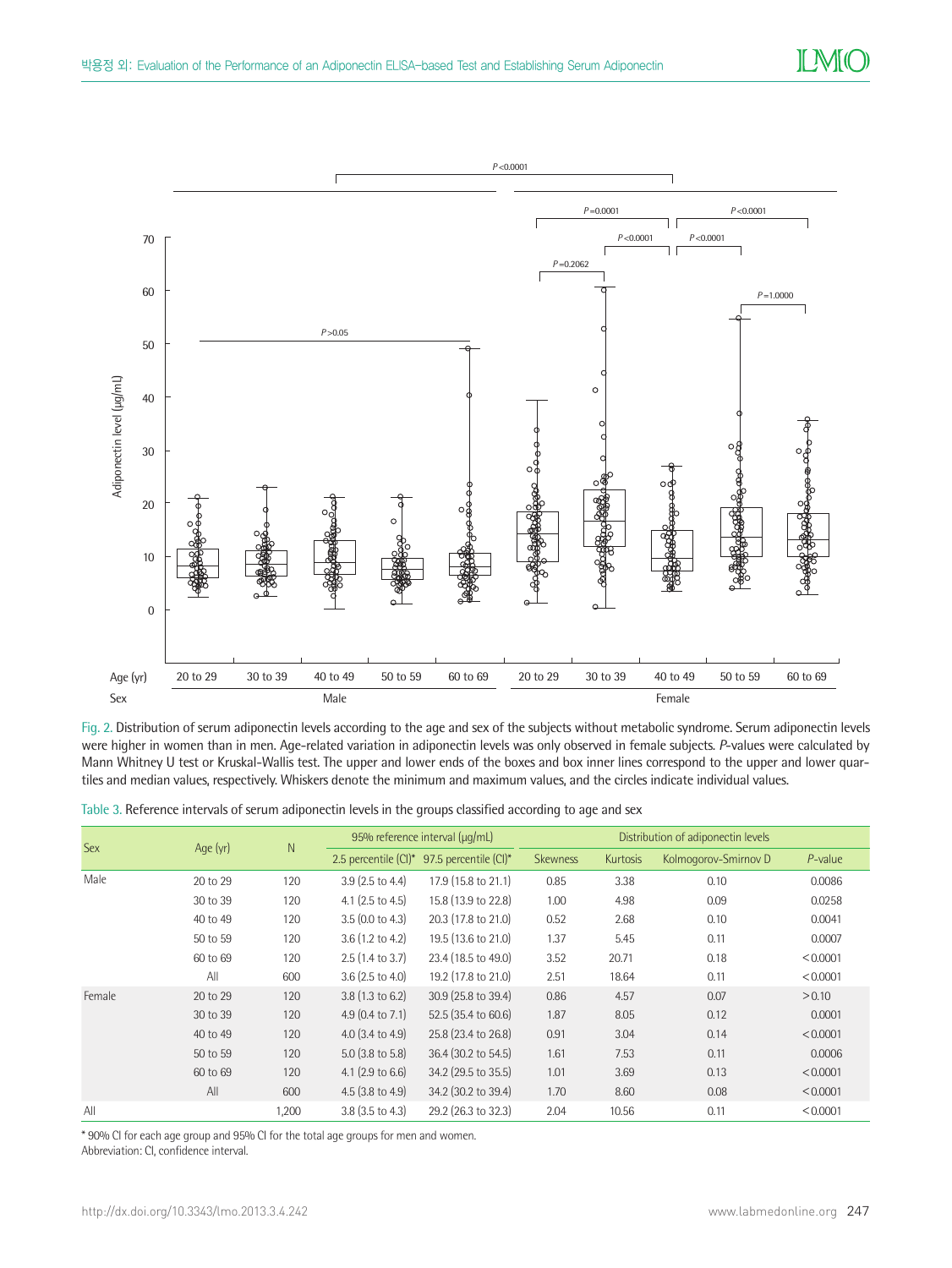Table 4. Correlation between serum adiponectin levels (µg/mL) and other variables in normal Korean subjects (N=1,200) with no history of metabolic syndrome\*

| Variable                 | Sex            | Age            | ${\sf N}$ | r         | 95% CI                          | P-value  |
|--------------------------|----------------|----------------|-----------|-----------|---------------------------------|----------|
| BMI (kg/m <sup>2</sup> ) | Male           | 20 to 29       | 120       | $-0.3301$ | $(-0.4809 \text{ to } -0.1603)$ | 0.0002   |
|                          |                | 30 to 39       | 120       | $-0.2959$ | $(-0.4512 \text{ to } -0.1232)$ | 0.0010   |
|                          |                | 40 to 49       | 120       | $-0.3937$ | $(-0.5351$ to $-0.2307)$        | < 0.0001 |
|                          |                | 50 to 59       | 120       | $-0.1088$ | $(-0.2826 \text{ to } 0.0718)$  | 0.2368   |
|                          |                | 60 to 69       | 120       | $-0.2238$ | $(-0.3875 \text{ to } -0.0464)$ | 0.0140   |
|                          |                | All            | 600       | $-0.2846$ | $(-0.3565 \text{ to } -0.2093)$ | < 0.0001 |
|                          | Female         | 20 to 29       | 120       | $-0.1335$ | $(-0.3054 \text{ to } 0.0469)$  | 0.1460   |
|                          |                | 30 to 39       | 120       | $-0.2074$ | $(-0.3728 \text{ to } -0.0292)$ | 0.0231   |
|                          |                | 40 to 49       | 120       | $-0.3608$ | $(-0.5072 \text{ to } -0.1941)$ | < 0.0001 |
|                          |                | 50 to 59       | 120       | $-0.3792$ | (-0.5229 to -0.2145)            | < 0.0001 |
|                          |                | 60 to 69       | 120       | $-0.1280$ | $(-0.3004 \text{ to } 0.0524)$  | 0.1634   |
|                          |                | All            | 600       | $-0.2687$ | $(-0.3414 \text{ to } -0.1928)$ | < 0.0001 |
|                          | $\mathsf{All}$ | All            | 1,200     | $-0.3940$ | $(-0.4408 \text{ to } -0.3451)$ | < 0.0001 |
| WC (cm)                  | Male           | 20 to 29       | 120       | $-0.3820$ | $(-0.5253$ to $-0.2176)$        | < 0.0001 |
|                          |                | 30 to 39       | 120       | $-0.2873$ | (-0.4437 to -0.1139)            | 0.0015   |
|                          |                | 40 to 49       | 120       | $-0.4355$ | $(-0.5702 \text{ to } -0.2780)$ | < 0.0001 |
|                          |                | 50 to 59       | 120       | $-0.0146$ | (-0.1933 to 0.1651)             | 0.8741   |
|                          |                | 60 to 69       | 120       | $-0.2319$ | (-0.3948 to -0.0550)            | 0.0108   |
|                          |                | All            | 600       | $-0.2871$ | (-0.3589 to -0.2120)            | < 0.0001 |
|                          | Female         | 20 to 29       | 120       | $-0.1513$ | $(-0.3219 \text{ to } 0.0287)$  | 0.0989   |
|                          |                | 30 to 39       | 120       | $-0.2341$ | $(-0.3967 \text{ to } -0.0572)$ | 0.0101   |
|                          |                | 40 to 49       | 120       | $-0.3683$ | $(-0.5136 \text{ to } -0.2024)$ | < 0.0001 |
|                          |                | 50 to 59       | 120       | $-0.4329$ | $(-0.5680 \text{ to } -0.2750)$ | < 0.0001 |
|                          |                | 60 to 69       | 120       | $-0.2904$ | $(-0.4464 \text{ to } -0.1173)$ | 0.0013   |
|                          |                | All            | 600       | $-0.2828$ | $(-0.3548 \text{ to } -0.2075)$ | < 0.0001 |
|                          | All            | All            | 1,200     | $-0.4595$ | $(-0.5030 \text{ to } -0.4137)$ | < 0.0001 |
| SBP (mmHg)               | Male           | 20 to 29       | 120       | 0.0172    | $(-0.1626 \text{ to } 0.1958)$  | 0.8525   |
|                          |                | 30 to 39       | 120       | $-0.0856$ | $(-0.2608 \text{ to } 0.0951)$  | 0.3526   |
|                          |                | 40 to 49       | 120       | $-0.0842$ | $(-0.2595 \text{ to } 0.0965)$  | 0.3605   |
|                          |                | 50 to 59       | 120       | 0.1624    | $(-0.0174 \text{ to } 0.3320)$  | 0.0764   |
|                          |                | 60 to 69       | 120       | $-0.0058$ | $(-0.1848 \text{ to } 0.1737)$  | 0.9503   |
|                          |                | $\mathsf{All}$ | 600       | $-0.0107$ | $(-0.0907 \text{ to } 0.0694)$  | 0.7928   |
|                          | Female         | 20 to 29       | 120       | $-0.0084$ | $(-0.1874 \text{ to } 0.1711)$  | 0.9272   |
|                          |                | 30 to 39       | 120       | $-0.2006$ | $(-0.3667 \text{ to } -0.0221)$ | 0.0280   |
|                          |                | 40 to 49       | 120       | $-0.0052$ | $(-0.1843 \text{ to } 0.1742)$  | 0.9550   |
|                          |                | 50 to 59       | 120       | $-0.0652$ | $(-0.2417 \text{ to } 0.1153)$  | 0.4789   |
|                          |                | 60 to 69       | 120       | 0.0653    | (-0.1153 to 0.2417)             | 0.4787   |
|                          |                | $\mathsf{All}$ | 600       | $-0.0641$ | $(-0.1434 \text{ to } 0.0160)$  | 0.1166   |
|                          | $\mathsf{All}$ | All            | 1,200     | $-0.1885$ | (-0.2425 to -0.1333)            | < 0.0001 |
| DBP (mmHq)               | Male           | 20 to 29       | 120       | 0.0323    | $(-0.1478 \text{ to } 0.2103)$  | 0.7264   |
|                          |                | 30 to 39       | 120       | $-0.0291$ | (-0.2073 to 0.1509)             | 0.7522   |
|                          |                | 40 to 49       | 120       | $-0.1511$ | $(-0.3216 \text{ to } 0.0290)$  | 0.0996   |
|                          |                | 50 to 59       | 120       | 0.1336    | $(-0.0468 \text{ to } 0.3055)$  | 0.1458   |
|                          |                | 60 to 69       | 120       | $-0.2060$ | $(-0.3715 \text{ to } -0.0278)$ | 0.0240   |
|                          | Female         | 20 to 29       | 120       | $-0.0068$ | $(-0.1858 \text{ to } 0.1726)$  | 0.9412   |
|                          |                | 30 to 39       | 120       | $-0.1383$ | (-0.3098 to 0.0420)             | 0.1321   |
|                          |                | 40 to 49       | 120       | $-0.0148$ | $(-0.1935 \text{ to } 0.1649)$  | 0.8724   |
|                          |                | 50 to 59       | 120       | $-0.0351$ | $(-0.2130 \text{ to } 0.1450)$  | 0.7032   |
|                          |                | 60 to 69       | 120       | 0.0834    | (-0.0973 to 0.2588)             | 0.3652   |

*(Continued to the next page)*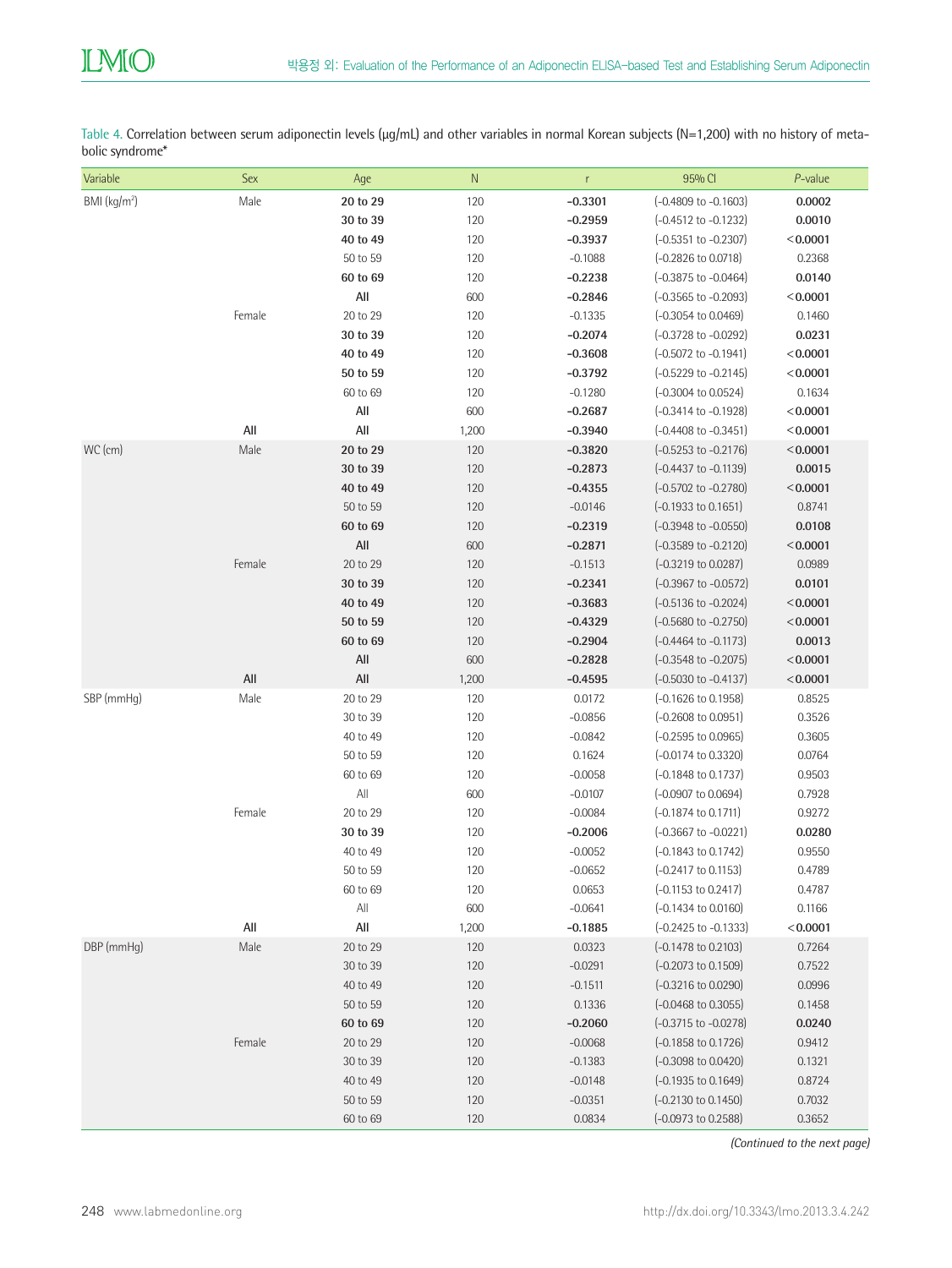Table 4. *(Continued from the previous page)* Correlation between serum adiponectin levels (μg/mL) and other variables in normal Korean subjects  $(N=1,200)$  with no history of metabolic syndrome\*

| Variable      | Sex    | Age      | $\mathsf{N}$ | $\mathsf{r}$ | 95% CI                          | P-value  |
|---------------|--------|----------|--------------|--------------|---------------------------------|----------|
|               |        | All      | 600          | $-0.0627$    | (-0.1420 to 0.0174)             | 0.1250   |
|               | All    | All      | 1,200        | $-0.1874$    | $(-0.2414 \text{ to } -0.1322)$ | < 0.0001 |
| FBG (mg/dL)   | Male   | 20 to 29 | 120          | $-0.1610$    | $(-0.3307 \text{ to } 0.0188)$  | 0.0790   |
|               |        | 30 to 39 | 120          | $-0.2709$    | $(-0.4293 \text{ to } -0.0963)$ | 0.0028   |
|               |        | 40 to 49 | 120          | $-0.1455$    | $(-0.3165 \text{ to } 0.0346)$  | 0.1128   |
|               |        | 50 to 59 | 120          | $-0.1499$    | $(-0.3205 \text{ to } 0.0302)$  | 0.1023   |
|               |        | 60 to 69 | 120          | 0.1154       | $(-0.0652 \text{ to } 0.2887)$  | 0.2094   |
|               |        | All      | 600          | $-0.1122$    | $(-0.1905 \text{ to } -0.0324)$ | 0.0059   |
|               | Female | 20 to 29 | 120          | 0.0293       | $(-0.1507)$ to 0.2074)          | 0.7508   |
|               |        | 30 to 39 | 120          | $-0.0662$    | $(-0.2425 \text{ to } 0.1144)$  | 0.4726   |
|               |        | 40 to 49 | 120          | $-0.1116$    | $(-0.2851$ to $0.0690)$         | 0.2249   |
|               |        | 50 to 59 | 120          | $-0.3832$    | $(-0.5263 \text{ to } 0.2190)$  | < 0.0001 |
|               |        | 60 to 69 | 120          | $-0.0377$    | $(-0.2155 \text{ to } 0.1425)$  | 0.6823   |
|               |        | All      | 600          | $-0.1141$    | $(-0.1924 \text{ to } -0.0344)$ | 0.0051   |
|               | All    | All      | 1,200        | $-0.2000$    | $(-0.2537$ to $-0.1450)$        | < 0.0001 |
| TG (mg/dL)    | Male   | 20 to 29 | 120          | $-0.2113$    | $(-0.3763 \text{ to } -0.0334)$ | 0.0205   |
|               |        | 30 to 39 | 120          | $-0.3571$    | $(-0.5041 \text{ to } -0.1900)$ | < 0.0001 |
|               |        | 40 to 49 | 120          | $-0.2930$    | $(-0.4487 \text{ to } -0.1201)$ | 0.0012   |
|               |        | 50 to 59 | 120          | $-0.1546$    | $(-0.3248 \text{ to } 0.0254)$  | 0.0918   |
|               |        | 60 to 69 | 120          | $-0.1172$    | $(-0.2903 \text{ to } 0.0634)$  | 0.2024   |
|               |        | All      | 600          | $-0.2212$    | $(-0.2960 \text{ to } -0.1437)$ | < 0.0001 |
|               | Female | 20 to 29 | 120          | $-0.1444$    | $(-0.3155 \text{ to } 0.0358)$  | 0.1156   |
|               |        | 30 to 39 | 120          | $-0.0928$    | $(-0.2676 \text{ to } 0.0789)$  | 0.3132   |
|               |        | 40 to 49 | 120          | $-0.3793$    | $(-0.5230 \text{ to } -0.2146)$ | < 0.0001 |
|               |        | 50 to 59 | 120          | $-0.3369$    | $(-0.4868 \text{ to } -0.1678)$ | 0.0002   |
|               |        | 60 to 69 | 120          | $-0.3229$    | $(-0.4747 \text{ to } -0.1525)$ | 0.0003   |
|               |        | All      | 600          | $-0.2574$    | $(-0.3306 \text{ to } -0.1811)$ | < 0.0001 |
|               | All    | All      | 1,200        | $-0.3372$    | $(-0.3864 \text{ to } -0.2861)$ | < 0.0001 |
| $HDL$ (mg/dL) | Male   | 20 to 29 | 120          | 0.3834       | $(0.2193 \text{ to } 0.5265)$   | < 0.0001 |
|               |        | 30 to 39 | 120          | 0.3718       | $(0.2063 \text{ to } 0.5166)$   | < 0.0001 |
|               |        | 40 to 49 | 120          | 0.2415       | $(0.0650 \text{ to } 0.4032)$   | 0.0079   |
|               |        | 50 to 59 | 120          | 0.1629       | $(-0.0168 \text{ to } 0.3324)$  | 0.0754   |
|               |        | 60 to 69 | 120          | 0.1704       | $(-0.0092 \text{ to } 0.3392)$  | 0.0628   |
|               |        | All      | 600          | 0.2580       | $(0.1817 \text{ to } 0.3312)$   | < 0.0001 |
|               | Female | 20 to 29 | 120          | 0.1670       | $(-0.0127 \text{ to } 0.3361)$  | 0.0684   |
|               |        | 30 to 39 | 120          | 0.1378       | $(-0.0425 \text{ to } 0.3094)$  | 0.1334   |
|               |        | 40 to 49 | 120          | 0.5350       | $(0.3935 \text{ to } 0.6518)$   | < 0.0001 |
|               |        | 50 to 59 | 120          | 0.3153       | $(0.1442 \text{ to } 0.4681)$   | 0.0005   |
|               |        | 60 to 69 | 120          | 0.1959       | $(0.0172 \text{ to } 0.3624)$   | 0.0320   |
|               |        | All      | 600          | 0.2883       | $(0.2132 \text{ to } 0.3601)$   | < 0.0001 |
|               | All    | All      | 1,200        | 0.4132       | $(0.3652 \text{ to } 0.4591)$   | < 0.0001 |

\* Bold letters imply statistically significant results.

Abbreviations: CI, confidence interval; BMI, body mass index; WC, waist circumference; SBP, systolic blood pressure; DBP, diastolic blood pressure; FBG, fasting blood glucose; TG, triglyceride; HDL, high-density lipoprotein cholesterol.

정상군을 ROC 분석의 대조군으로 사용하였으므로 97.5% (95% 신 뢰구간 95.9%-98.6%)였다. 마찬가지로, 정상인 여자의 2.5백분위수 참고치인 4.5 μg/mL를 여자 대상군에 대한 절단값으로 적용하는 경우, 대사증후군 진단에 대한 민감도는 30.0% (95% 신뢰구간 17.9%-44.6%)로 낮았고, 특이도는 97.5% (95% 신뢰구간 95.9%- 98.6%)로 남자와 동일하였다.

나이 등의 변수가 대사증후군 환자군과 정상군 사이에 차이가 있었으므로, 다변량 분석을 시행하여 유의한 독립변수를 선별하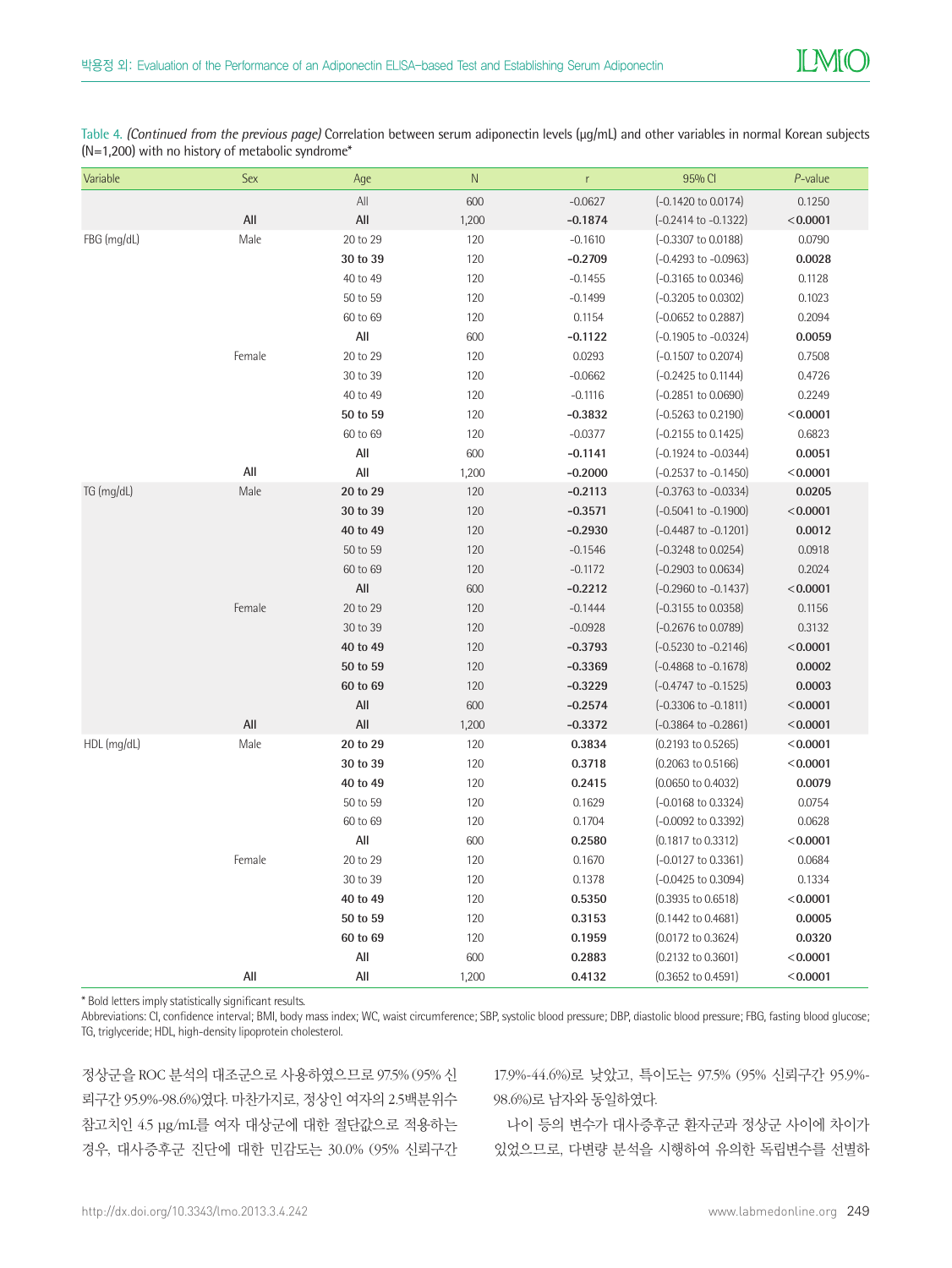Table 5. Results of the multivariate analysis using binary logistic regression with metabolic syndrome as a dependent variable and other factors as predictors in patients with metabolic syndrome (N=100) and healthy subjects (N=1,200)

| Factors*            | Odds ratio | 95% CI            | $P$ -value |
|---------------------|------------|-------------------|------------|
| Female              | 7.4391     | 3.7291 to 14.8402 | < 0.0001   |
| BMI (Kg/m2)         | 1.3504     | 1.2119 to 1.5046  | < 0.0001   |
| SBP (mmHq)          | 1.0905     | 1.0639 to 1.1177  | < 0.0001   |
| FBG (mg/dL)         | 1.0254     | 1.0104 to 1.0406  | 0.0008     |
| TG (mq/dL)          | 1.0119     | 1.0080 to 1.0159  | < 0.0001   |
| HDL (mg/dL)         | 0.8946     | 0.8552 to 0.9359  | < 0.0001   |
| Adiponectin (µq/mL) | 0.7993     | 0.7223 to 0.8844  | < 0.0001   |

\*Age, diastolic blood pressure, and waist circumference did not show a statistically significant association with the presence of metabolic syndrome in the multivariate analysis.

Abbreviations: CI, confidence interval; BMI, body mass index; SBP, systolic blood pressure; FBG, fasting blood glucose; TG, triglyceride; HDL, high-density lipoprotein cholesterol.

였으며, 그 결과를 Table 5에 요약하였다. 본 연구의 대상군에서는 성별, 체질량지수, 수축기혈압, 공복혈당, 중성지방 및 고밀도 콜레 스테롤 농도가 대사증후군과 관련된 유의한 독립변수였으며, 혈청 adiponectin 농도의 경우 대사증후군에 대한 odds ratio가 0.7993 으로, 낮은 adiponectin 농도와 대사증후군 사이에 독립적인 관련 성이 있었다(*P*<0.0001).

# 고 착

Adiponectin이 1990년대 말 처음 발견된 이후, 당뇨, 인슐린 저 항성, 비만 등과 관련된 복합적 대사이상을 평가하기 위한 지표로 서의 유용성이 주로 연구되어 왔으나, 근래에는 암, 감염질환 및 자 가면역질환 등 다양한 질병과의 연관성이 밝혀지고 있다. 이러한 임상적 중요성에도 불구하고 임상검사실에서 정규검사로서 adiponectin 정량검사를 시행하기 위한 선결과제로 adiponectin 검사 의 검사 성능을 평가하는 연구가 많이 시행되지 못하였고, 임상검 사실에서 사용하기 위한 adiponectin 측정 정량검사 시약의 개발 도 활발하게 이루어지지 않았다.

이 연구에서는 국내에서 개발된 adiponectin 정량검사용 ELISA 의 검사 성능을 평가하고자 하였으며, 향후 연구를 위한 기초 자료 로 사용할 수 있도록 대사증후군이 없는 한국인 1,200명에서 혈청 adiponectin 농도를 측정하여 한국인의 adiponectin 참고구간을 설정하고자 하였다.

이 연구에서 평가한 AdipoMark ELISA 검사는 adiponectin 농도 가 6.66에서 23.42 μg/mL 범위의 혈청 검체에 대하여 변이계수 9.3%에서 13.6% 사이의 총 비정밀도를 보였고, 검사 내 비정밀도는 변이계수 5.5%에서 9.6% 사이였으며, 검사 간 비정밀도는 변이계수 7.5%에서 9.5% 범위였다(Table 1). Adipokine 동시정량검사의 검사 성능을 평가한 이전의 한 연구에서 multiplex bead-based immunoassay 및 방사면역측정법(radioimmunoassay) 원리를 사용한 adiponectin 측정 검사의 검사 내 비정밀도는 각각 검사에 대하여 변이계수 3.8% 및 3.9%, 검사 간 비정밀도는 각각 변이계수 13.0% 및 8.5%였고[14], 이와 유사한 다른 연구에서도 multiplex beadbased immunoassay와 ELISA의 검사 내 비정밀도를 각각 변이계 수 5.0%와 6.9%로, 검사 간 비정밀도를 대상농도에 따라 multiplex bead-based immunoassay는 변이계수 8.9%에서 12.0%, ELISA는 4.1%에서 8.2%로 보고한 바 있어[15], 본 연구의 결과와 유사하였으 나, 두 연구 모두 총 비정밀도를 보고하지 않아 본 연구의 결과와 정확한 비교는 어려웠다. 상용화된 adiponectin 측정검사가 많이 보급되지 않았고, adiponectin 측정검사의 검사 성능에 대한 보고 도 드물어 여러 종류의 adiponectin 측정검사의 보급을 위하여 검 사 성능에 대한 평가가 선행되어야 할 것으로 사료된다.

한편, 최근의 한 연구에 따르면 소아의 경우 출생 이후부터 14세 경까지 혈장 adiponectin 농도가 지속적으로 감소하므로 나이에 따른 참고구간을 적용해야 한다고 하였으나[16], 본 연구에서는 대 사증후군에 이환되지 않은 성인만을 대상으로 혈청 adiponectin 농도를 측정한 결과, 남자의 경우 연령별 대상군 간에 adiponectin 농도의 차이가 없었고, 여자의 경우 남자보다 높은 adiponectin 농 도를 보이고 연령별 대상군 간에도 차이를 보였으며, 40대 여성의 경우에서 가장 낮은 adiponectin 농도를 보였다. 이전의 한 연구에 서 개인 내 adiponectin의 일중 변화가 cortisol의 변화에 영향을 받음을 보고한 바 있으나[17], 다른 연구에서는 비만인 대상군에 비하여 정상인에서 30일간 개인 내 adiponectin 농도 변화는 매우 작음을 보고하였고[18], 다른 연구에서도 체질량지수의 변화를 보 정한 경우 1년간 개인 내 변화가 극히 적어 역학 조사를 위해 adiponectin을 측정하는 경우 개인당 한번만 측정해도 충분함을 제 시한 바 있다[19]. 본 연구에서는 특히 40대 여성의 경우 adiponectin 농도가 다른 연령대의 여성 대상군에 비하여 낮았으나 대상군 중 40대 여성의 체질량지수나 허리둘레가 오히려 50대 및 60대 여 성군에 비해서 작았으므로, 체질량지수나 허리둘레 등 본 연구에 서 고려한 변수 이외의 요소가 여성에서 adiponectin 농도의 연령 대별 차이에 영향을 준 것으로 생각된다. 최근의 한 연구에서 중년 여성의 경우 낮은 성호르몬결합글로블린(sex hormone binding globulin) 및 높은 테스토스테론(testosterone) 농도가 낮은 adiponectin 농도와 관련이 있음을 보고하였는데[20], 본 연구의 결과에 서 40대 이상 여성의 adiponectin 농도가 감소하는 이유는 아마도 중년 이후 여성에서 발생하는 호르몬 불균형 및 남성화 때문일 것 으로 추정된다. 따라서 adiponectin의 연령에 따른 생리적 변동에 대한 추가적 연구가 필요할 것으로 생각된다. 본 연구에서 남자의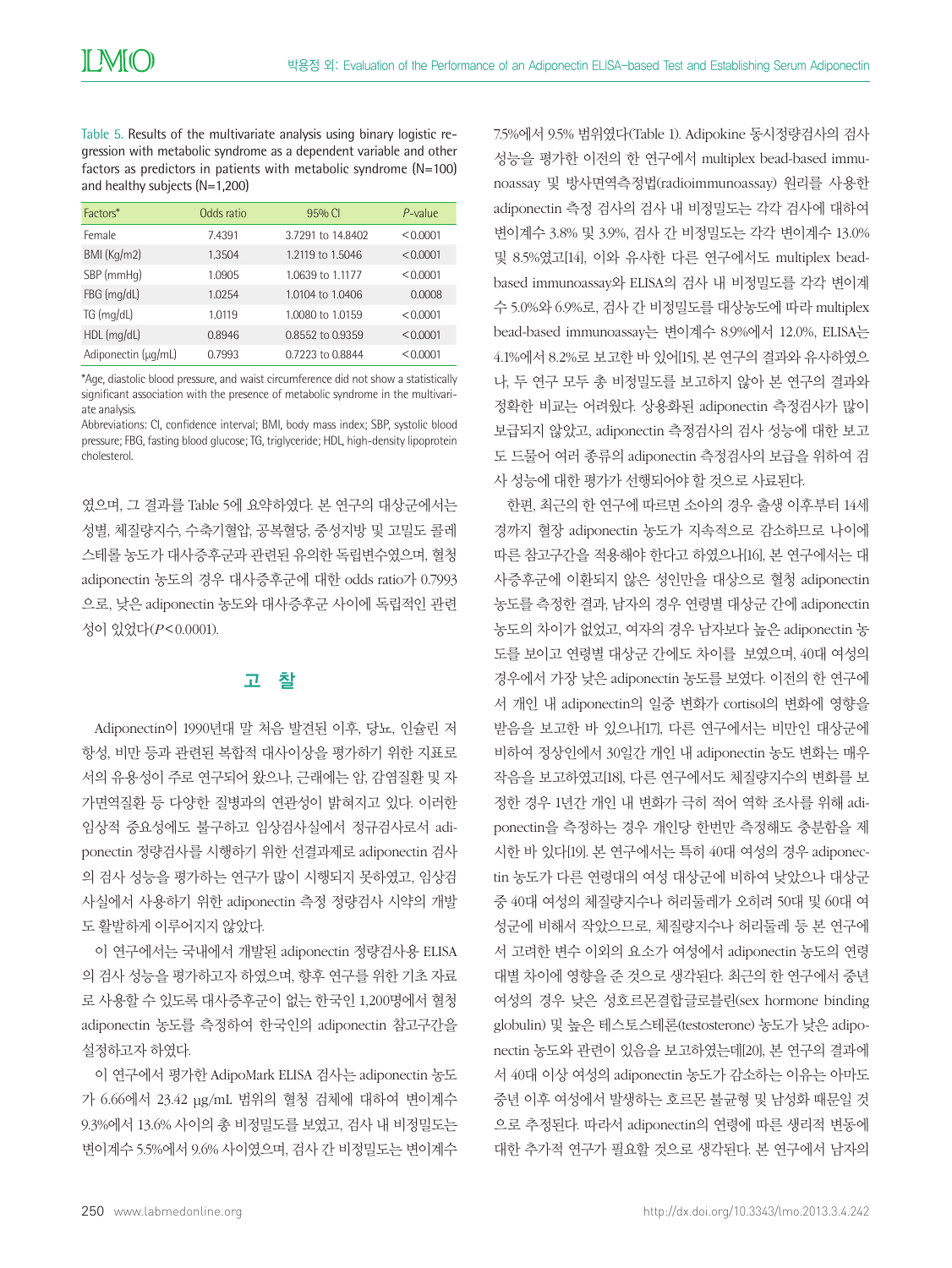경우 연령 별로 adiponectin 농도에 차이가 없었으나, 여자의 경우 연령에 따라 차이가 있었고, 남녀 간에도 adiponectin 농도에 차이 가 있었으므로, 여자의 경우 연령대에 따라 각각의 참고구간을 적 용하는 것이 바람직할 것으로 사료되고, 남자의 경우에는 연령 별 로 참고구간을 구분할 필요는 없을 것으로 생각된다.

이전의 여러 연구들에서 보고한 바와 같이[2, 6, 8, 10, 21-23], 본 연구에서도 대부분의 연령 및 성별 대상군에서 혈청 adiponectin 농도가 체질량지수 및 허리둘레와 음의 상관관계를 보였고, 남자 의 경우 50세 미만, 여자의 경우 40세 이상에서 adiponectin 농도 가 고밀도콜레스테롤 수치와 양의 상관관계를 보여 낮은 adiponectin 농도가 당뇨, 심혈관질환 및 대사증후군의 위험도와 관련 이 있을 것으로 생각되었다. 남녀 및 연령대별로 adiponectin 농도 와 다른 대사지표 간의 상관성 정도가 달랐고, 이는 연령 및 성별 에 따른 지방대사의 차이에 따른 것으로 생각된다. 이처럼 건강인 사이에도 연령 및 성별에 따라 여러 대사지표들에 차이가 있으므 로 본 연구에서는 검체 수집 시 조사된 변수들을 포함하여 다변량 분석을 시행하였으며, 그 결과 낮은 adiponectin 농도가 대사증후 군과 독립적으로 연관되어 있었으므로, adiponectin 농도가 대사 이상을 반영하는 중요한 지표임을 확인하였다.

남녀 각각 50명씩 100명의 대사증후군 환자에서 혈청 adiponectin을 측정한 결과, 남녀 모두 정상인에 비하여 대사증후군 환 자가 낮은 adiponectin 농도를 보였다. 또한, ROC 분석에서 남녀 모두 AUC 값이 0.82 이상으로 adiponectin 농도가 대사증후군 진 단에 유용한 지표임을 알 수 있었다. 그러나, ROC 분석을 위한 대 조군과 참고구간 산출을 위한 정상인 대상군이 같았으므로 이 연 구에서 산출한 2.5백분위수 참고치를 대사증후군 진단을 위한 절 단값으로 적용하는 경우 97.5%의 특이도를 보인 반면, 민감도는 남 녀 모두 30% 내외로 낮아서 참고구간을 대사증후군 진단을 위한 절단값으로 사용하는 것은 바람직하지 않을 것으로 생각되며, 특 정 질환의 진단을 목적으로 adiponectin을 측정하는 경우 질환 별 로 최적의 절단값을 산출할 필요가 있을 것으로 판단된다. 본 연구 결과에서 대사증후군 진단을 위한 최적의 adiponectin 절단값은 남자 6.59 μg/mL, 여자 9.27 μg/mL였으며, 이를 적용하는 경우 대 사증후군 진단에 대한 민감도와 특이도는 남자의 경우 86.0% 및 70.5%, 여자의 경우 78.0% 및 75.0%였다.

한편, 본 연구에서 산출한 혈청 adiponectin 농도의 상위 참고구 간값이 시약의 측정가능범위를 벗어났으나, adiponectin 농도의 감소가 질환과 관련되어있으므로 산출된 상위 참고구간값의 정확 성에 대한 추가적인 검증은 시행하지 않았다.

본 연구에서 평가한 국내 제조사의 adiponectin 정량검사시약 은 ELISA 원리를 사용한 검사임을 감안할 때, 이전의 보고들과 유 사한 정밀도를 보이는 등, 허용할 만한 수준의 검사 성능을 보였다.

Adiponectin과 다양한 질병의 관련성에 대한 연구가 지속적으로 이루어지고 있는 점을 고려하여 볼 때, 자동화된 측정원리를 적용 한 검사시약의 개발을 통하여 신속하고 용이한 검사가 가능함은 물론, 검사 성능을 더욱 개선함으로써 향후 임상검사실에서 adiponectin 측정을 정규검사로 도입할 수 있을 것으로 기대된다. 본 연구에서 설정한 한국인의 성별 및 연령 별 혈청 adiponectin 참고 구간은 한국인을 대상으로 다양한 질환에서 adiponectin의 역할 을 밝히기 위한 기본 자료로서 향후 연구에 도움을 줄 수 있을 것 으로 기대된다.

# 요 약

배경: Adiponectin은 지방세포에서 분비되는 혈장 단백으로, adiponectin의 감소가 인슐린저항성 및 대사증후군과 관련이 있음이 보고되어 왔다. 본 연구에서는 혈청 내 adiponectin 농도 측정을 위한 ELISA 시약의 검사 및 임상 성능을 평가하고 한국인의 참고 구간을 설정하고자 하였다.

방법: AdipoMark Human Adiponectin ELISA 시약(Mesdia Co., Korea)의 정밀도와 직선성을 평가하였다. 대사증후군이 없는 대상 군 1,200명에서 adiponectin을 측정하여 참고구간을 설정하였다. 대사증후군 환자 100명에서 adiponectin을 측정하였다.

결과: 정밀도 평가를 위한 혈청 검체의 평균 adiponectin 농도는 각각 6.66, 12.61 및 23.42 μg/mL였고, AdipoMark ELISA 검사는 해 당 농도에 대하여 각각 표준편차 0.90, 1.18 및 2.47 μg/mL, 변이계 수 13.6%, 9.3% 및 10.5%의 총 비정밀도를 보였다. AdipoMark ELISA 검사는 혈청 adiponectin 농도가 1.8-29.9 μg/mL인 범위에서 직선성을 보였다. 한국인의 95% 참고구간은 남자 3.6-19.2 μg/mL, 여자 4.5-34.2 μg/mL이었다. 대사증후군 진단에 대한 adiponectin 의 상대수행능곡선-곡선하면적은 남자 0.85, 여자 0.83이었다. 다 변량 분석에서 낮은 adiponectin 농도가 대사증후군과 독립적으 로 연관되어 있었다.

결론: 본 연구에서 평가한 adiponectin 측정시약은 ELISA 원리를 활용한 검사임을 감안할 때 허용할 만한 수준의 검사 성능을 보였 다. Adiponectin과 관련된 것으로 알려져 있는 다양한 대사질환에 대한 연구를 위하여 신뢰할 수 있는 adiponectin 측정방법에 대한 요구가 꾸준히 증가하고 있어, 향후 자동화된 검사방법을 개발하 여 adiponectin 측정시약을 더 개선할 수 있을 것으로 기대된다.

# 감사의 글

Adiponectin ELISA 시약을 제공해주신 메스디아(주) 및 본 연구 에 사용된 검체를 제공해주신 연세대학교 보건대학원 지선하 교